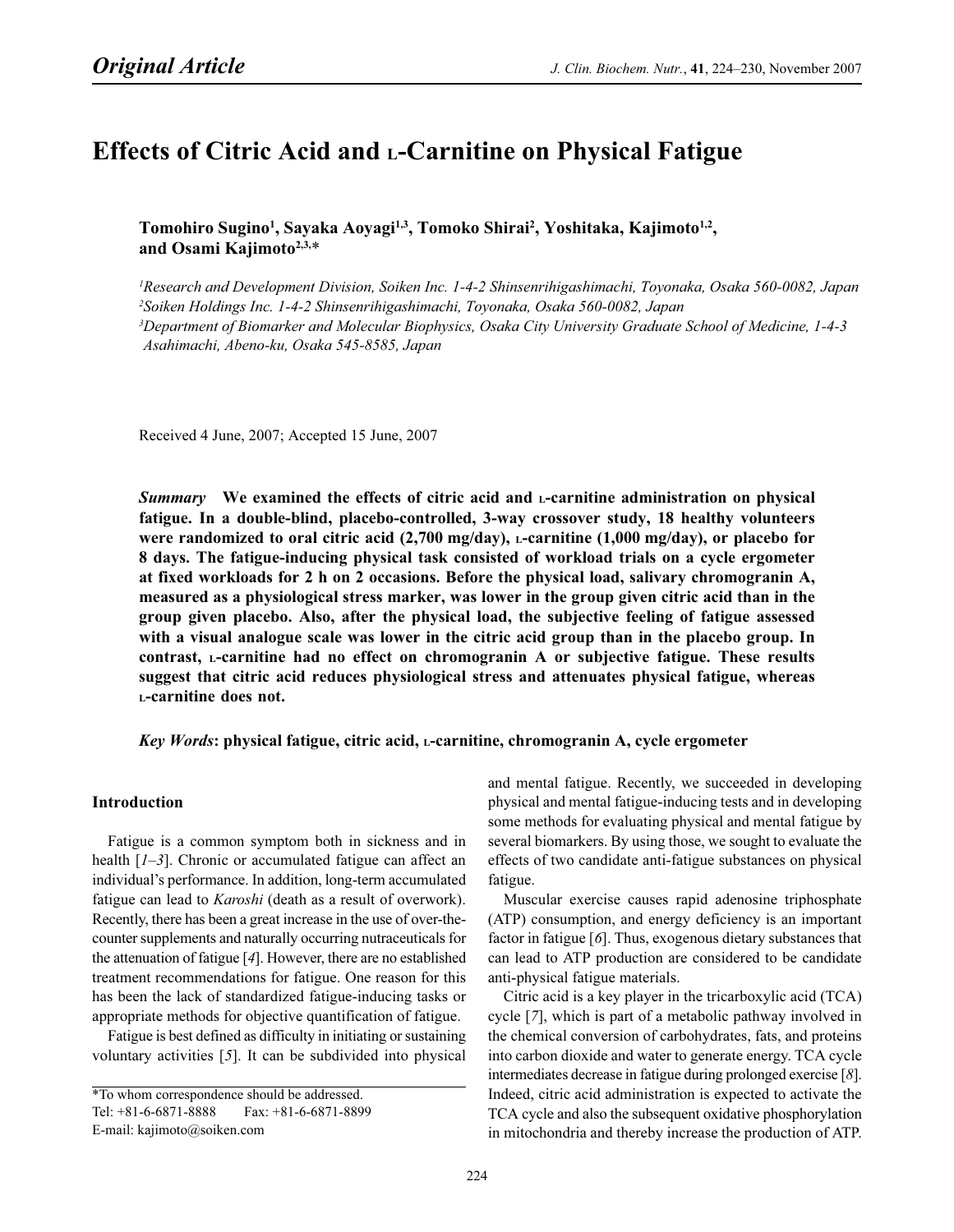This may reduce physical fatigue if energy deficiency is a cause of fatigue. Before hydroxycitric acid (HCA) was a promising anti-fatigue substance by inhibiting ATP citrate lyase with citric acid [9], but recently it was reported Garcinia cambogia containing HCA had reproductive toxicity [10, 11], so citric acid is superior to HCA as an anti-fatigue substance in the respect of toxicity.

On the other hand, L-carnitine transports long-chain fatty acids across the inner mitochondrial membranes in the mitochondria, where they are processed by beta-oxidation to produce biological energy in the form of ATP [12]. It has been reported that the serum L-carnitine level is low in some chronic fatigue patients, and L-carnitine administration is used to treat some patients with chronic fatigue syndrome [13, 14].

The aim of this study was to investigate the effects of two candidate anti-fatigue substances involved in fuel metabolism, citric acid and  $<sub>L</sub>$ -carnitine, on physical fatigue, using recently</sub> developed physical fatigue-inducing tasks and physical fatigue evaluation methods.

## Materials and Methods

### Subjects

Eighteen healthy volunteers, whose background is summarized in Table 1, were enrolled in this double-blind, randomized, placebo-controlled, 3-way crossover trial. The participants were recruited using an advertisement. Current smokers, subjects with a history of medical illness, subjects taking chronic medication or supplemental vitamins, subjects with a body weight less than 40 kg, and subjects who had donated blood within one month before the study or had a blood hemoglobin level less than 12.0 g/dl were excluded. The participants' health status was assessed through physical examination and laboratory examinations, including an electrocardiogram, chest X-ray, blood chemistry panel (glucose, hemoglobin A1c, creatinine, blood urea nitrogen, sodium, potassium, chloride, uric acid, asparate aminotransferase, alanine aminotransferase, gamma-glutamyl transpeptidase, and creatine phosphokinase), lipid profile (total cholesterol and triglyceride), complete blood count, and urinalysis. The protocol was approved by the Ethics Committee of Soiken Inc. and Soiken Clinic; all subjects gave their written informed consent.

#### Table 1. Subject Background

| No. Subjects     | 18 (9 men, 9 women)                |
|------------------|------------------------------------|
| Age (years)      | $36.1 \pm 9.9$ (between 21 and 57) |
| Height (cm)      | $165.1 \pm 7.7$                    |
| Body weight (kg) | $61.4 \pm 7.8$                     |
| BMI $(kg/m2)$    | $22.5 \pm 2.6$                     |

## Experimental design

After enrollment, the subjects were randomized into 3 groups to receive the following treatments twice a day for one week before the experimental day in a double-blind fashion: 5 capsules of citric acid [270 mg of citric acid (Fuso Chemical Co., Ltd., Osaka, Japan) and 100 mg of crystalline cellulose (JRS Pharma GmbH & Co. KG, Rosenberg, Germany)],  $L$ -carnitine [146.2 mg of  $L$ -carnitine tartrate (100 mg as free L-carnitine) (Nissin Pharma Inc., Tokyo, Japan) and 153.8 mg crystalline cellulose]; or placebo [230 mg of crystalline cellulose]. The doses of citric acid and  $\text{L}$ -carnitine were based on previous human studies [13– 15]. The day before each test day, subjects finished dinner by 8:00 p.m. and then fasted overnight. The subjects were not allowed to bathe. The next morning at 7:15 a.m., the subjects were asked to subjectively rate their fatigue level; blood pressure and heart rate were measured; and blood samples were collected. Thereafter, the subjects had breakfast [75 g glucose solution (TRELAN-G 75, Shimizu Pharma, Shizuoka, Japan)] and 5 capsules of placebo, citric acid, or L-carnitine. The fatigue-inducing physical task consisted of workload trials on a cycle ergometer (Aerobike 75XL2 ME; Combi Wellness Co., Tokyo, Japan) at fixed workloads to reach 80% of the heart rate at the anaerobic threshold for 2 h, as described previously [16]. This task was repeated twice in each (placebo-, citric acid-, or  $L$ -carnitine) arm of the study. The physical test began at 8:10 a.m.; blood pressure was measured every 30 min. Just after the end of the first task section at 10:10 a.m., subjects were asked to subjectively rate their fatigue. After the end of the last task section at 0:25 p.m., subjects were again asked to subjectively rate their fatigue; blood pressure and heart rate were measured, and blood samples were collected. At 1:30 p.m., the subjects had lunch. After lunch, to recover from fatigue, the subjects read books or magazines, listened to music, or talked until 4:30 p.m. After the end of the recovery period, the subjects were again asked to subjectively rate their fatigue; blood pressure and heart rate were measured, and blood samples were collected. During the experiment, the subjects could only take water and the specified meals. All participants had the same dinner before the test day and the same lunch on the test day. The tests were conducted in a quiet, temperature- and humidity-controlled environment. For 1 week before each test, subjects refrained from strenuous physical activity and followed their normal diets, as well as their normal drinking and sleeping patterns. The time interval between each test was set at 4 weeks to take into account the female subjects' menstrual cycles.

#### Visual analogue scale

The subjects were asked to subjectively rate their fatigue level on a visual analogue scale (VAS) from 0 (no fatigue) to 100 (total exhaustion) before, during, and after physical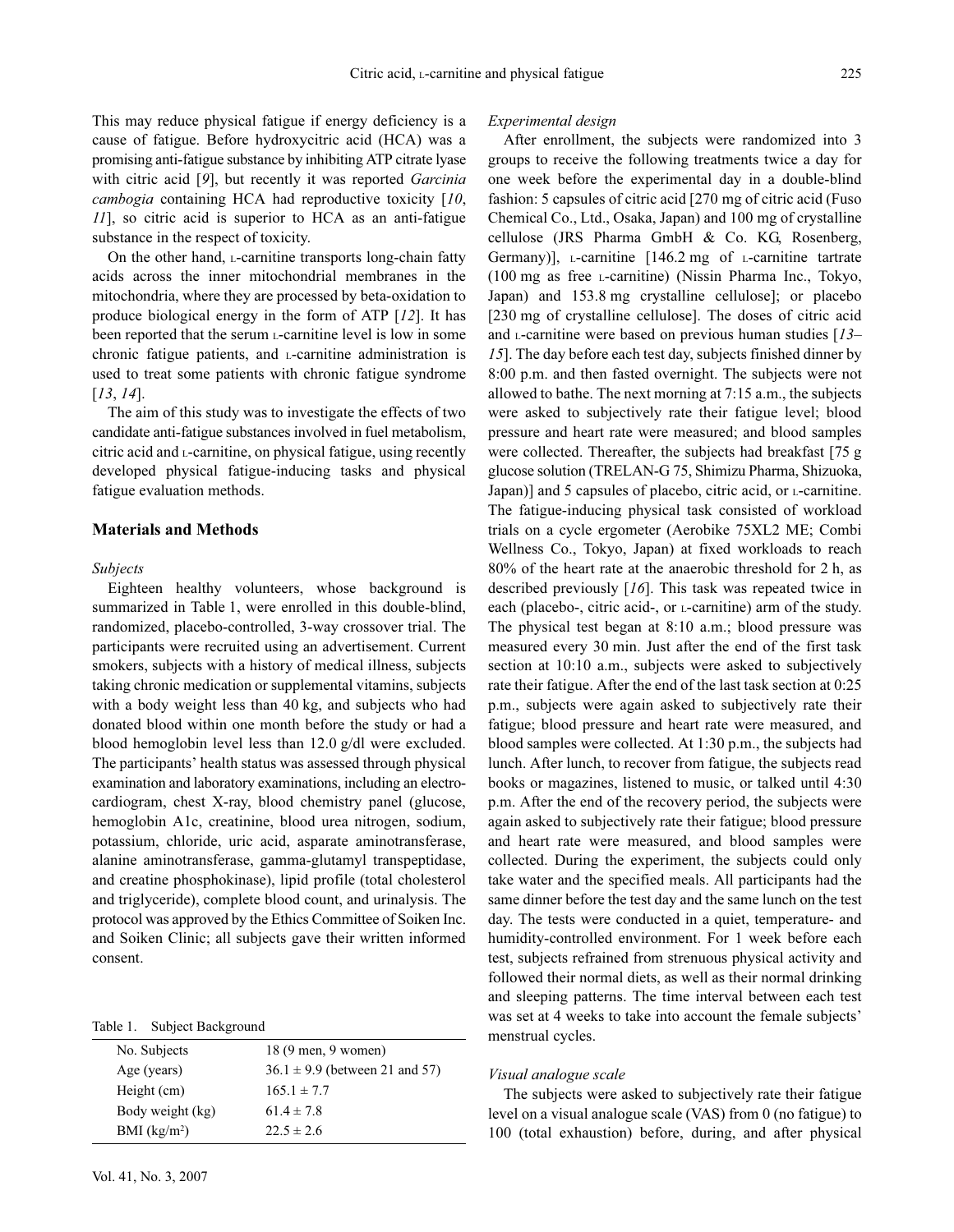exertion and after the recovery period. The VAS was originally developed for measuring pain level [17] and has been used for fatigue level [18].

#### Physical performance test

During the physical performance test, the subjects were asked to perform 10 s maximum speed trial using a cycle ergometer at 30 min (30-min trial) after the start and 30 min before the end of the test (210-min trial). The torque of each subject was calculated as 8.5% of the body weight for male subjects and 7.5% of the body weight for female subjects.

## Blood sample analyses

Blood samples were collected from the brachial vein. To assess serum total protein (TP), blood urea nitrogen (BUN), creatine phosphokinase (CPK), aspartate aminotransferase (AST), lactate dehydrogenase (LDH), triglyceride (TG), free fatty acids, ketone bodies (acetoacetic acid, 3-hydroxybutyric acid), cortisol, citric acid, L-carnitine, and acyl-carnitine, the blood samples were centrifuged at 1,700 g for 10 min at 4°C. The blood samples used to determine the plasma glucose levels were collected in a fluorosodium-containing tube and centrifuged at 1,700 g for 10 min at 4°C. The blood samples used to determine plasma adrenocorticotropic hormone  $(ACTH)$  were collected in an ethylenediamine- $N, N, N', N'$ tetraacetic acid, disodium salt-containing tube and kept on ice until centrifuged at 1,700 g for 10 min at 4°C. The blood samples used to determine blood lactate were collected in a 0.8 N perchloric acid-containing tube and kept on ice until centrifuged at 1,700 g for 5 min at 4°C. All of the supernatants were stored at −80°C until analyzed. Assays of serum cortisol and plasma ACTH assays were performed by radioimmunoassay at Special Reference Laboratories (SRL; Tokyo, Japan), and serum CPK, AST, LDH, free fatty acids, citric acid, plasma glucose and blood lactate levels measured by general procedure,  $L$ -carnitine and acyl-carnitine levels by enzymatic cycling method at Sakai Bio-clinical Laboratory, Inc. (Osaka, Japan).

## Saliva sample analyses

Saliva samples were collected using Salivett (Sarstedt Akiengesellscaft & Co.). To access salivary chromogranin A and total protein, the saliva samples were centrifuged at 1,700 g for 10 min at 4°C. All of the samples were stored at −30°C until analyzed. Assay of chromogranin A was performed by enzyme-linked immunosorbent assay at Yanaihara Institute Inc. (Shizuoka, Japan); the total protein assay was performed by Bradford method at Soiken Inc. (Osaka, Japan).

## Statistical analyses

The values are shown as mean  $\pm$  SD. Paired *t* tests with the Bonferroni correction were used to evaluate the significance of differences between the placebo and citric acid groups, and between the placebo and  $L$ -carnitine groups. All  $p$  values were 2-tailed; p values less than 0.05 were considered to be statistically significant.

## **Results**

Subjective feelings and physiological and biochemical parameters after citric acid and L-carnitine administration are summarized in Table 2. The VAS score for fatigue in the citric acid group was lower than in the placebo group at the end of the physical load. The score in the placebo group was 74.6, so the task of 4 hr Physical load could induce over 70% of full exhaustion in daily life. Mean body weight, systolic blood pressure, diastolic blood pressure, heart rate, and biochemical parameters (serum TP, BUN, CPK, AST, and LDH) did not differ among the three groups at any examination points.

Metabolic and hormonal parameters after citric acid and <sup>L</sup>-carnitine administration are summarized in Table 3. The three groups did not differ with respect to plasma glucose, blood lactate level, serum triglyceride, free fatty acids, ketone bodies, cortisol, plasma ACTH or serum citric acid levels at any examination points. However, before the physical load, the salivary chromogranin A level was lower in the citric acid group than in the placebo group. Also, serum L-carnitine and acyl-carnitine levels were higher in the L-carnitine group than in the placebo group before the physical load, at the end of the physical load, and after the recovery period.

The performance of the three groups during the physical tests is summarized in Table 4. There were no significant differences among the three groups in the maximum speed of rotation in 10 s.

## Discussion

Acute fatigue is a physiological phenomenon that disappears after a certain period of rest. In contrast, however, long-term fatigue sometimes causes irreversible damages, and the function that is useful in reducing acute fatigue is no longer effective.

In order to assess the effect of substances on physical fatigue, it is important to evaluate the subjects' physical performance. In this study, we performed 10 s maximum speed trials using a cycle ergometer during the fatigueinducing physical tests. However, neither citric acid (2,700 mg/day) nor L-carnitine (1,000 mg/day) could improve physical performance during fatigue-inducing workload tests on a cycle ergometer. This negative result may be relevant to the length of the performance tests: 10 s. Support for this comes from the fact that it takes 8 s for maximum exercise to deplete the ATP pool in muscle cells. Performance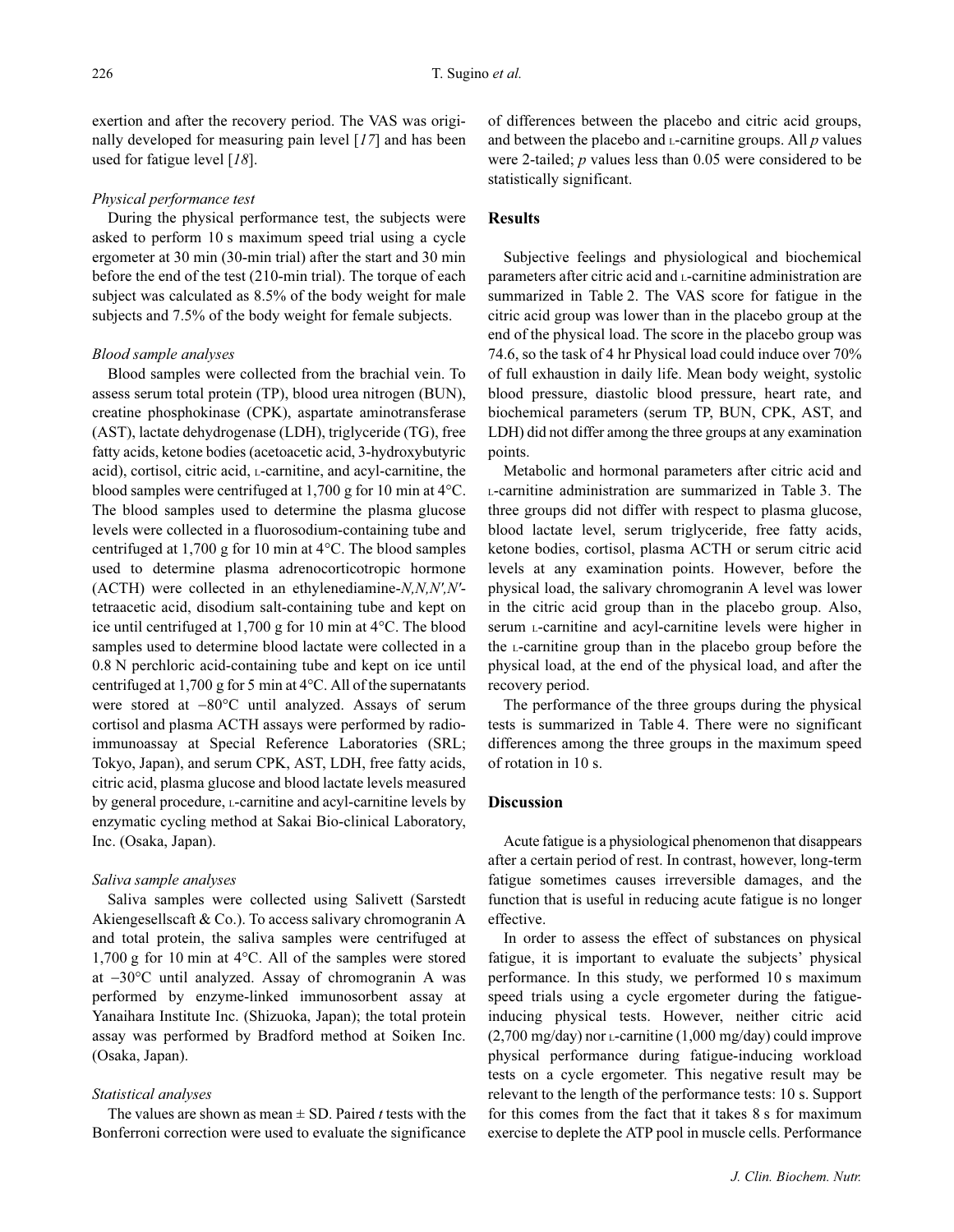|                  |                                | Before (0 h)    | After (4 h)        | Recovery (8 h)  |
|------------------|--------------------------------|-----------------|--------------------|-----------------|
| VAS for fatigue  | Placebo                        | $31.0 \pm 19.7$ | $74.6 \pm 13.2$    | $59.0 \pm 20.5$ |
|                  | Citric acid                    | $22.2 \pm 15.6$ | $60.6 \pm 13.5$ ** | $50.1 \pm 16.8$ |
|                  | L-Carnitine                    | $31.2 \pm 17.0$ | $73.4 \pm 14.1$    | $65.4 \pm 16.3$ |
| Body weight (kg) | Placebo                        | $61.5 \pm 7.7$  | $61.0 \pm 7.5$     | $61.8 \pm 7.6$  |
|                  | Citric acid                    | $61.3 \pm 8.1$  | $60.9 \pm 8.0$     | $61.6 \pm 8.0$  |
|                  | L-Carnitine                    | $61.5 \pm 8.1$  | $61.0 \pm 7.8$     | $61.1 \pm 7.6$  |
| SBP (mmHg)       | Placebo                        | $118 \pm 13$    | $117 \pm 12$       | $120 \pm 13$    |
|                  | Citric acid                    | $113 \pm 9$     | $115 \pm 9$        | $118 \pm 10$    |
|                  | L-Carnitine                    | $115 \pm 13$    | $113 \pm 10$       | $115 \pm 14$    |
| DBP (mmHg)       | Placebo                        | $70 \pm 9$      | $65 \pm 7$         | $70 \pm 9$      |
|                  | Citric acid                    | $69 \pm 6$      | $65\pm7$           | $69 \pm 6$      |
|                  | L-Carnitine                    | $70 \pm 10$     | $64 \pm 6$         | $70 \pm 10$     |
| HR(bpm)          | Placebo                        | $70 \pm 10$     | $89 \pm 12$        | $85 \pm 10$     |
|                  | Citric acid                    | $71 \pm 8$      | $88 \pm 9$         | $84 \pm 8$      |
|                  | $_{\mbox{\tiny L}}$ -Carnitine | $72 \pm 8$      | $89 \pm 11$        | $85 \pm 8$      |
| TP(g/dL)         | Placebo                        | $7.4 \pm 0.5$   | $7.7 \pm 0.4$      | $7.2 \pm 0.7$   |
|                  | Citric acid                    | $7.5 \pm 0.4$   | $7.5 \pm 0.4$      | $7.2 \pm 0.6$   |
|                  | L-Carnitine                    | $7.5 \pm 0.4$   | $7.8 \pm 0.3$      | $7.2 \pm 0.4$   |
| BUN (mg/dL)      | Placebo                        | $12.5 \pm 2.9$  | $12.0 \pm 2.5$     | $12.1 \pm 3.3$  |
|                  | Citric acid                    | $12.8 \pm 3.3$  | $12.1 \pm 2.7$     | $12.3 \pm 2.9$  |
|                  | L-Carnitine                    | $12.8 \pm 2.9$  | $12.7 \pm 3.2$     | $13.3 \pm 4.2$  |
| CPK (IU/L)       | Placebo                        | $85 \pm 25$     | $126 \pm 69$       | $178 \pm 183$   |
|                  | Citric acid                    | $88 \pm 31$     | $108 \pm 42$       | $141 \pm 91$    |
|                  | L-Carnitine                    | $91 \pm 30$     | $112 \pm 40$       | $120 \pm 37$    |
| AST (IU/L)       | Placebo                        | $18 \pm 5$      | $20 \pm 5$         | $18 \pm 6$      |
|                  | Citric acid                    | $18 \pm 3$      | $20 \pm 6$         | $18 \pm 4$      |
|                  | L-Carnitine                    | $18 \pm 6$      | $20 \pm 4$         | $19 \pm 4$      |
| LDH (IU/L)       | Placebo                        | $150 \pm 11$    | $165 \pm 15$       | $156 \pm 14$    |
|                  | Citric acid                    | $151 \pm 13$    | $161 \pm 15$       | $153 \pm 18$    |
|                  | L-Carnitine                    | $154 \pm 11$    | $171 \pm 14$       | $158 \pm 14$    |

Table 2. Effects of citric acid and L-carnitine on subjective feeling of fatigue and physiological and biochemical parameters

VAS, visual analogue scale; SBP, systolic blood pressure; DBP, diastolic blood pressure; HR, heart rate; TP, total protein; BUN, blood urea nitrogen; CPK, creatine phosphokinase; AST, aspartate aminotransferase; LDH, lactate dehydrogenase.

Data are presented as mean  $\pm$  SD.

\*\*p<0.01, significantly different from the corresponding values of the placebo group (paired t test with Bonferroni correction).

tests done for a longer period of time may possibly give different results.

On the other hand, we found that oral administration of citric acid for 8 days improved the subjective feeling of fatigue during fatigue-inducing workload trials on a cycle ergometer. The VAS scores after 4 hr physical load were 60.6 in the citric acid group and 74.6 in the placebo group. The difference of VAS score, 14.0 is so large that almost all people feel the fatigue reduction in daily life. Although these anti-fatigue effects were observed rather chronically, the increase in serum citric acid level appeared to be transient. The serum citric acid levels, when measured only two hours after the final administration of citric acid, did not show any rise in the citric acid group, which is consistent with its previously reported rapid absorption and metabolism [19]. Therefore, it remains to be elucidated how the transient increase in serum citric acid levels can lead to the continuously observed antifatigue effect.

In addition to subjective improvement of the feeling of fatigue, we also observed that citric acid administration for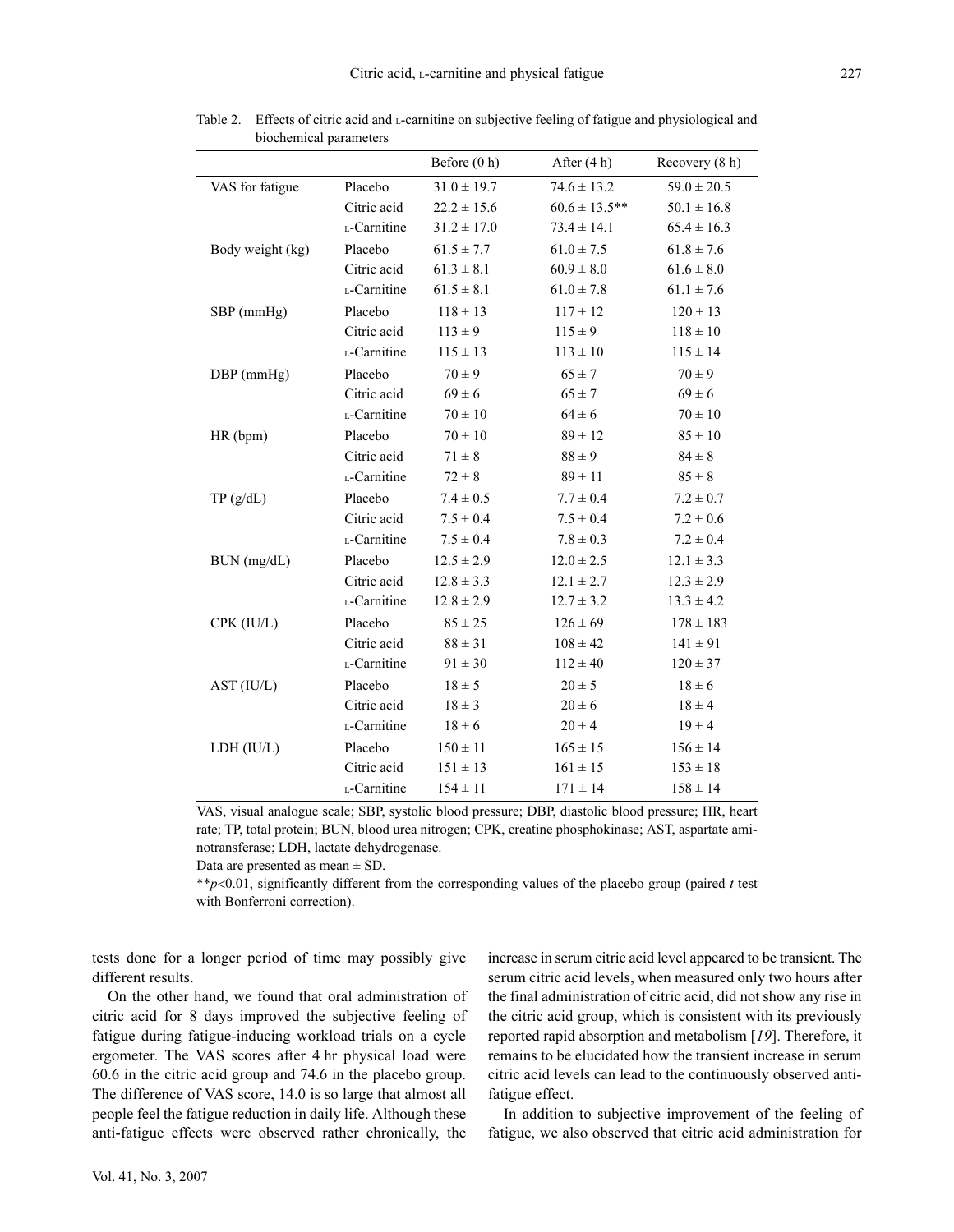Table 3. Effects of citric acid and L-Carnitine on metabolic and hormonal parameters

|                               |             | Before $(0 h)$      | After $(4 h)$     | Recovery (8 h)    |
|-------------------------------|-------------|---------------------|-------------------|-------------------|
| Glucose (mmol/L)              | Placebo     | $5.5 \pm 0.4$       | $4.8 \pm 0.4$     | $6.2 \pm 1.2$     |
|                               | Citric acid | $5.3 \pm 0.6$       | $4.7 \pm 0.4$     | $6.3 \pm 0.9$     |
|                               | L-Carnitine | $5.4 \pm 0.3$       | $4.8 \pm 0.3$     | $6.1 \pm 0.8$     |
| Lactate (mmol/L)              | Placebo     | $0.79 \pm 0.54$     | $0.94 \pm 0.43$   | $0.93 \pm 0.31$   |
|                               | Citric acid | $0.80 \pm 0.55$     | $0.92 \pm 0.41$   | $0.90 \pm 0.24$   |
|                               | L-Carnitine | $0.80 \pm 0.42$     | $0.90 \pm 0.28$   | $0.84 \pm 0.20$   |
| $TG \, (mg/dL)$               | Placebo     | $87 \pm 44$         | $86 \pm 39$       | $59 \pm 28$       |
|                               | Citric acid | $89 \pm 54$         | $86 \pm 49$       | $62 \pm 41$       |
|                               | L-Carnitine | $93 \pm 68$         | $93 \pm 57$       | $63 \pm 41$       |
| FFA (mEq/L)                   | Placebo     | $0.29 \pm 0.15$     | $1.46 \pm 0.45$   | $0.07 \pm 0.08$   |
|                               | Citric acid | $0.29 \pm 0.14$     | $1.47 \pm 0.53$   | $0.04 \pm 0.03$   |
|                               | L-Carnitine | $0.26 \pm 0.08$     | $1.48 \pm 0.44$   | $0.04 \pm 0.02$   |
| $KB \ (µmol/l)$               | Placebo     | $38 \pm 25$         | $595 \pm 246$     | $18 \pm 11$       |
|                               | Citric acid | $51 \pm 46$         | $664 \pm 250$     | $16 \pm 5$        |
|                               | L-Carnitine | $44 \pm 40$         | $681 \pm 263$     | $18 \pm 6$        |
| $AA$ ( $\mu$ mol/L)           | Placebo     | $11 \pm 5$          | $118 \pm 55$      | $11 \pm 6$        |
|                               | Citric acid | $15 \pm 10$         | $134 \pm 57$      | $10 \pm 3$        |
|                               | L-Carnitine | $13 \pm 7$          | $134 \pm 53$      | $12 \pm 5$        |
| $3-OHBA$ ( $\mu$ mol/L)       | Placebo     | $27 \pm 20$         | $477 \pm 195$     | $7 \pm 6$         |
|                               | Citric acid | $36 \pm 36$         | $530 \pm 196$     | $6 \pm 3$         |
|                               | L-Carnitine | $31 \pm 34$         | $547 \pm 216$     | $6 \pm 2$         |
| Cortisol (nmol/L)             | Placebo     | $533.8 \pm 125.0$   | $373.8 \pm 165.7$ | $365.5 \pm 187.6$ |
|                               | Citric acid | $481.8 \pm 107.5$   | $385.0 \pm 175.2$ | $314.0 \pm 101.1$ |
|                               | L-Carnitine | $493.8 \pm 117.2$   | $390.7 \pm 171.8$ | $302.7 \pm 122.3$ |
| ACTH (pmol/L)                 | Placebo     | $7.7 \pm 4.2$       | $6.2 \pm 2.3$     | $4.9 \pm 2.4$     |
|                               | Citric acid | $7.4 \pm 4.5$       | $6.8 \pm 3.5$     | $3.6 \pm 2.0$     |
|                               | L-Carnitine | $6.8 \pm 2.6$       | $7.6 \pm 6.3$     | $3.8 \pm 2.0$     |
| Citric acid (µmol/L)          | Placebo     | $81.0 \pm 25.6$     | $109.0 \pm 29.2$  | $68.0 \pm 19.4$   |
|                               | Citric acid | $83.3 \pm 27.4$     | $116.0 \pm 35.1$  | $70.3 \pm 21.3$   |
|                               | L-Carnitine | $81.0 \pm 21.3$     | $113.3 \pm 26.3$  | $70.0 \pm 19.2$   |
| Total carnitine (µmol/L)      | Placebo     | $63 \pm 11$         | $65 \pm 12$       | $59 \pm 11$       |
|                               | Citric acid | $64 \pm 10$         | $64 \pm 11$       | $58 \pm 10$       |
|                               | L-Carnitine | $78 \pm 10^{**}$    | $96 \pm 12$ **    | $80 \pm 11$ **    |
| $L$ -Carnitine ( $\mu$ mol/L) | Placebo     | $54 \pm 10$         | $43\pm8$          | $52 \pm 10$       |
|                               | Citric acid | $54 \pm 9$          | $42 \pm 8$        | $52 \pm 9$        |
|                               | L-Carnitine | $66 \pm 12$ **      | $61 \pm 11$ **    | $70 \pm 9$ **     |
| Acyl-carnitine (µmol/L)       | Placebo     | $9 \pm 2$           | $22 \pm 5$        | $7 \pm 2$         |
|                               | Citric acid | $10 \pm 4$          | $22 \pm 5$        | $6 \pm 3$         |
|                               | L-Carnitine | $12 \pm 3*$         | $34 \pm 6$ **     | $10 \pm 4**$      |
| CGA/TP (pmol/mg)              | Placebo     | $1.858 \pm 0.629$   | $1.324 \pm 0.997$ | $0.969 \pm 0.630$ |
|                               | Citric acid | $1.192 \pm 0.491**$ | $1.017 \pm 1.127$ | $0.920 \pm 0.631$ |
|                               | L-Carnitine | $1.480 \pm 0.456$   | $1.127 \pm 0.665$ | $0.978 \pm 0.487$ |

TG, triglyceride; FFA, free fatty acids; KB, ketone bodies; AA, acetoacetic acid; 3-OHBA, 3 hydroxybutyric acid; ACTH, adrenocorticotropic hormone; CGA/TP, chromogranin A/total protein ratio.

Data are presented as mean ± SD.

\*\*p<0.01, \*p<0.05, significantly different from the corresponding values of the placebo group (paired t-test with Bonferroni correction).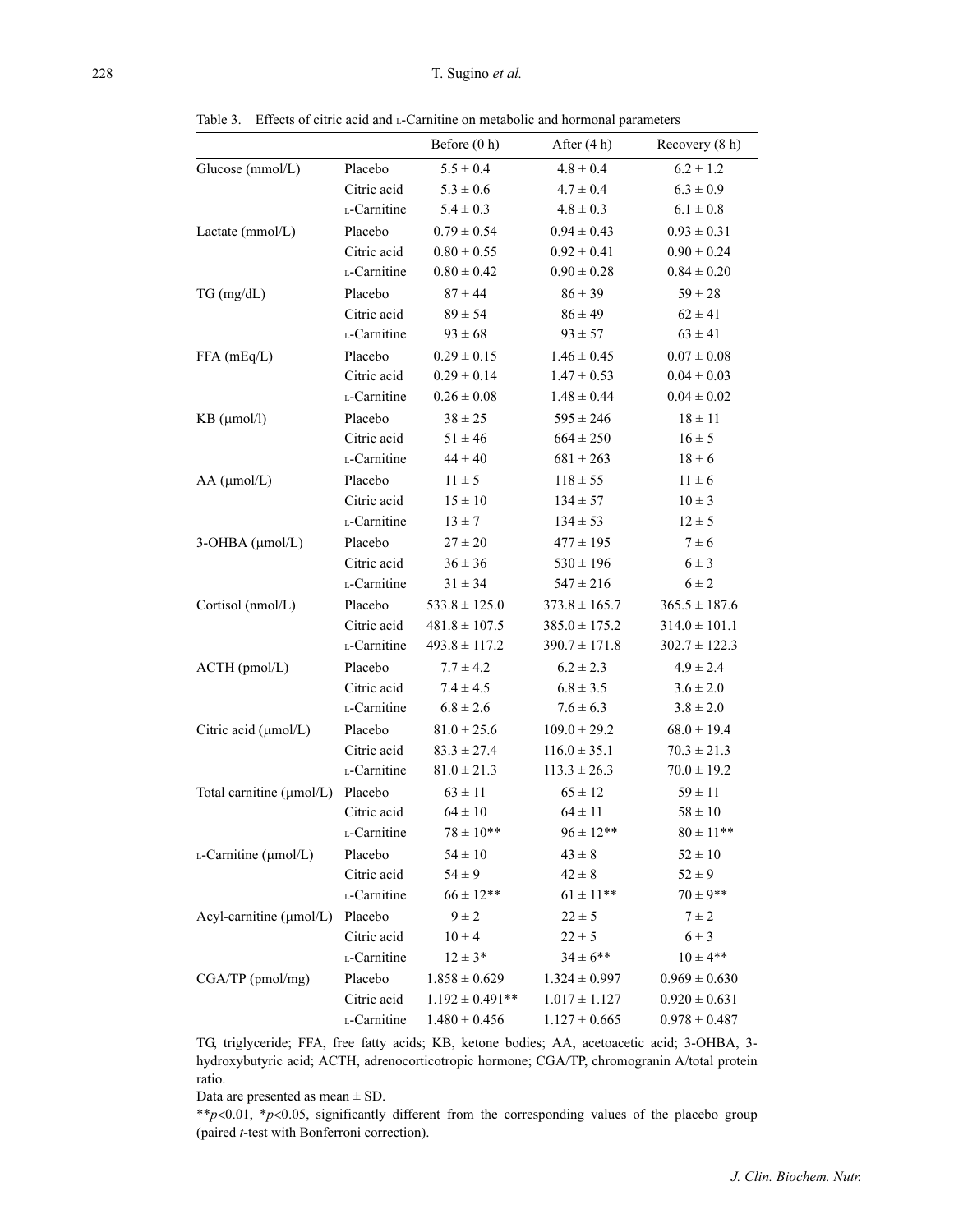|             |             | at 30-min trial | at 210-min trial | delta          |
|-------------|-------------|-----------------|------------------|----------------|
|             |             |                 |                  |                |
| Maximum     | Placebo     | $82.8 \pm 28.3$ | $76.4 \pm 27.3$  | $-6.4 \pm 9.8$ |
| Speed (rpm) | Citric acid | $79.2 \pm 28.7$ | $76.7 \pm 28.4$  | $-2.4 \pm 6.6$ |
|             | L-Carnitine | $80.6 \pm 26.5$ | $77.4 \pm 28.5$  | $-3.2 \pm 7.2$ |

Table 4. Effects of citric acid and L-carnitine on subjects' performance during physical load

During the physical tests, subjects were asked to perform 10 s maximum speed trial using a cycle ergometer at 30 min (30-min trial) after the start and 30 min before the end of the test (210-min trial).

Data are presented as mean  $\pm$  SD.

one week reduces the pre-physical load level of salivary chromogranin A. Chromogranin A was first identified as the soluble protein discovered in adrenal chromaffin granules [20] and was later found to exist in various endocrine organs and sympathetic neurons [21]. Chromogranin A is released into the extra-cellular matrix with catecolamines and released into saliva by physiological stress. Our present results may indicate that citric acid reduces the physiological stress before the physical exertion and attenuates the subjective fatigue feeling that our subjects reported on the visual analogue scale.

The administration of another substance, L-carnitine, for 8 days failed to cause any significant differences at all time points for all physiological or biochemical markers investigated except for serum L-carnitine and acylcarnitine levels. However, it is possible that the test schedule or dose used in the present study may not have been suitable for investigating the anti-fatigue effects of  $L$ -carnitine. Although there was a small rise in the serum concentration of Lcarnitine and acylcarnitine in the L-carnitine group, a longer administration may have induced a further rise of carnitine in serum and thereby exert a stringer effect. Indeed, it is known that there seems to be carnitine pool in a human body and therefore it usually takes more than a month for serum carnitine levels to reach the plateau. Moreover, the previous studies were performed at  $1-3$  g/day administration for  $1-8$ weeks [13, 14], so further study involving higher dose and longer period of carnitine administration may be required.

We demonstrated that oral citric acid improved the subjective fatigue feeling during a fatigue-inducing workload test and reduced physiological stress. To avoid long-term fatigue, it is important to develop effective strategies that attenuate fatigue; citric acid use may prevent the unfavorable consequences of accumulated physical fatigue.

## Acknowledgments

We thank Dr. Kathy Meister for editorial help with the manuscript.

#### References

- [1] Ream, E. and Richardson, A.: Fatigue in patients with cancer and chronic obstructive airways disease: a phenomenological enquiry. Int. J. Nurs. Stud., 34, 44–53, 1997.
- [2] Ream, E. and Richardson, A.: Fatigue: a concept analysis. Int. J. Nurs. Stud., 33, 519–529, 1996.
- [3] Grandjean, E.P.: Fatigue. Am. Ind. Hyg. Assoc. J., 31, 401– 411, 1970.
- [4] Aoi, W., Naito, Y., and Yoshikawa, T.: Exercise and functional foods. Nutr. J., 5, 15, 2006.
- [5] Chaudhuri, A. and Behan, P.O.: Fatigue in neurological disorders. Lancet, 363, 978–988, 2004.
- [6] Sahlin, K., Tonkonogi, M., and Söderlund, K.: Energy supply and muscle fatigue in humans. Acta. Physiol. Scand., 162, 261–266, 1998.
- [7] Baldwin, J.E. and Krebs, H.A.: The evolution of metabolic cycles. Nature, 291, 381–382, 1981.
- [8] Sahlin, K., Katz, A., and Broberg, S.: Tricarboxylic acid cycle intermediates in human muscle during prolonged exercise. Am. J. Physiol., 259, C834–841,1990.
- [9] Cheema-Dhadli, S., Halperin M.L., and Leznoff, C.C.: Inhibition of enzymes which interact with citrate (−) hydroxycitrate and 1,2,3-tricarboxybenzene. Eur. J. Biochem., 38, 98–102, 1973.
- [10] Kiyose, C., Ogino, S., Kubo, K., Takeuchi, M., and Saito, M.: Relationship between Garcinia cambogia-induced impairment of spermatogenesis and meiosis-activating sterol production in rat testis. J. Clin. Biochem. Nutr., 38, 180–187, 2006.
- [11] Kiyose, C., Kubo, K., and Saito, M.: Effect of Garcinia cambogia administration on female reproductive organs in rats. J. Clin. Biochem. Nutr., 38, 188–194, 2006.
- [12] Eaton, S., Bartlett, K., and Pourfarzam, M.: Mammalian mitochondrial β-oxidation. Biochem. J., 320, 345–357, 1996.
- [13] Pliopys, A.V. and Pliopys, S.: Serum levels of carnitine in chronic fatigue syndrome: clinical correlates. Neuropsychobiology, 32, 132–138, 1995.
- [14] Pliopys, A.V. and Pliopys, S.: Amantadine and L-carnitine treatment of chronic fatigue syndrome. Neuropsychobiology, 35, 16–23, 1997.
- [15] Koikawa, N., Nakamura, A., Toyoshima, H., Mieda, H., Nagaoka, I., Yamaguchi, M., and Sawaki, K.: Effect of lemon fruit juice intake on the hemorheologic changes and blood biochemistry in long distance runners. Researc, Quarterly for Athletics, 59, 20–26, 2004.